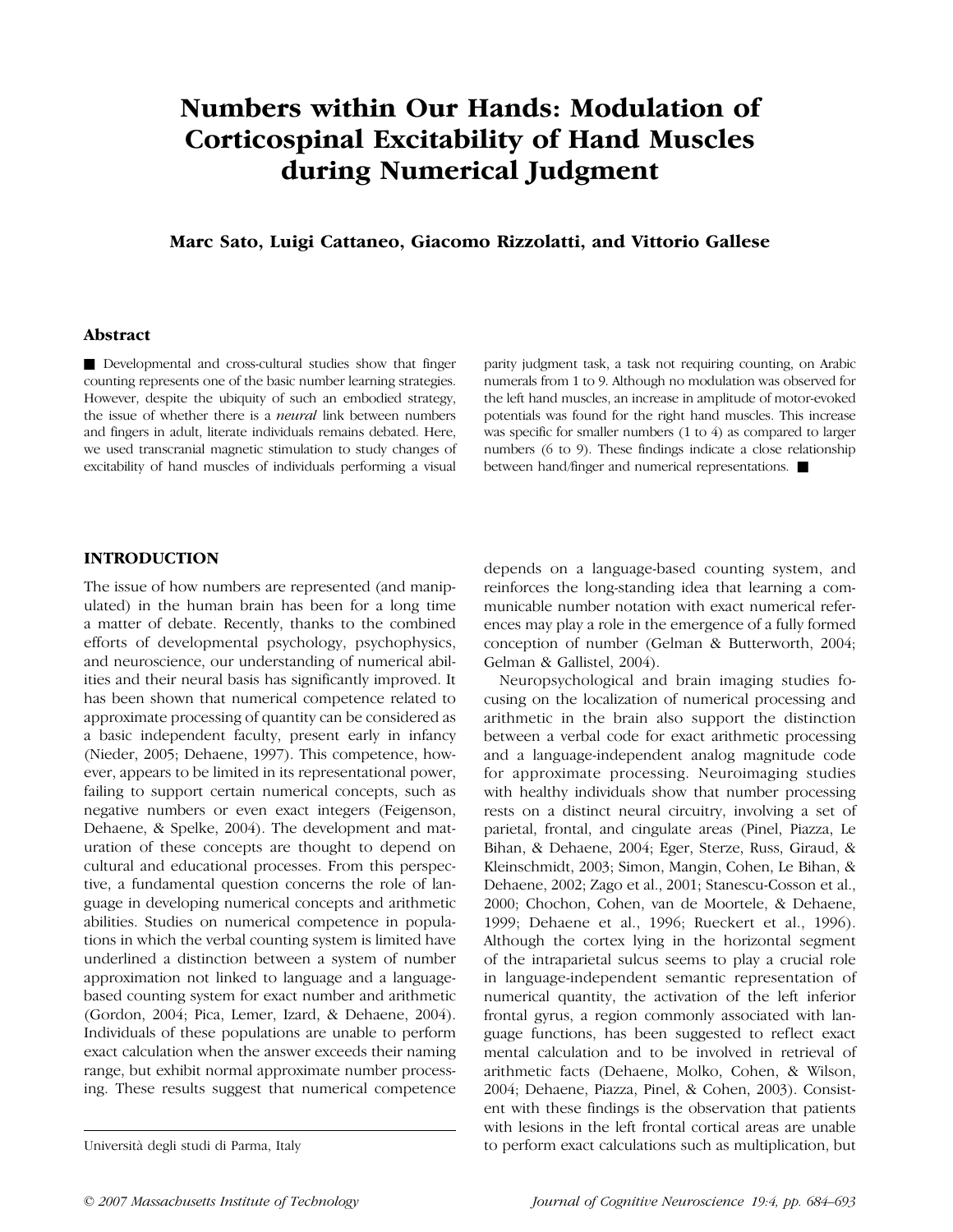do not exhibit significant difficulties in quantity comparisons (Lemer, Dehaene, Spelke, & Cohen, 2003; Dehaene & Cohen, 1997). In contrast, patients with damage to areas within the inferior parietal lobe are proficient at performing exact numerical computations involving rote retrieval but may have striking deficits in their ability to perform tasks requiring a representation of numerical quantity (Lemer et al., 2003; Dehaene & Cohen, 1997; Delazer & Benke, 1997). Altogether, these studies provide convincing evidence that number comprehension and calculation are mediated by both analogue magnitude and verbal codes.

Another important semiotic means for representing numbers, also described in populations with extremely limited or no verbal counting, is the one based on the use of body parts, such as fingers or hands. Several lines of evidence argue in favor of a close relationship between number and hand/finger representations. Developmental and cross-cultural studies have shown that finger counting is a basic numerical learning strategy that develops spontaneously (Butterworth, 1999). Also, performance on finger discrimination tasks (e.g., digital gnosia and digital discrimination) in 5- to 6-year-old children is considered as one of the best predictor of arithmetic abilities (Fayol, Barouilette, & Marinthe, 1998). Another connection between hand/finger representation and numerical knowledge stems from the study of Gerstmann syndrome (Mayer et al., 1999; Gerstmann, 1924, 1940) and of Developmental Gerstmann Syndrome (Suresh & Sebastian, 2000; Kinsbourne & Warrington, 1963), where an association of finger agnosia and dyscalculia can be observed. Accordingly, a recent repetitive transcranial magnetic stimulation (rTMS) study (Rusconi, Walsh, & Butterworth, 2005) on healthy volunteers showed that stimulation of the left angular gyrus disrupts the capacity to execute tasks requiring access to finger representations and numerical judgment. Finally, several functional imaging studies showed that arithmetic tasks activate that part of the left precentral gyrus where hand movements are represented (Pinel et al., 2004; Zago et al., 2001; Pesenti, Thioux, Seron, & de Volder, 2000; Stanescu-Cosson et al., 2000; Dehaene et al., 1996; Rueckert et al., 1996).

In the present study, we explored whether numerical judgment may automatically induce changes in the excitability of corticospinal output to hand muscles of educated adults despite the absence of any conscious necessity to use an embodied strategy for solving the task. In a first experiment, we used single-pulse TMS applied to the hand region of the motor cortex in individuals orally performing a visual parity judgment task on Arabic numerals from 1 to 9 (5 excluded). The parity judgment task was chosen because a motor strategy is irrelevant in order to perform the task. The focal TMS was delivered 200 msec after the onset of the number presentation to either the left or right hemisphere, and motor-evoked potentials (MEPs) were recorded from the contralateral abductor pollicis brevis (APB) and abductor digiti minimi (ADM) hand muscles. These two muscles were chosen within the complex system of intrinsic hand muscles in order to select a broad spectrum of counting-like hand postures (Weiss & Flanders, 2004). We hypothesized that changes in the corticospinal excitability of hand muscles during the task could be directly related to the way of representing numbers by means of fingers. Preliminary behavioral observations showed a clear tendency for Italian adults to use their right hand to represent numbers from 1 to 5 and, subsequently, their left hand to represent numbers from 6 to 10. Accordingly, processing smaller digits (i.e., from 1 to 4) and larger digits (i.e., from 6 to 9) should induce an increase in corticospinal excitability of the right and left hand muscles, respectively. Finally, a behavioral experiment measuring reaction time (RT) in a parity judgment task was performed in order to assess possible differences in terms of complexity when processing smaller and larger digits.

# EXPERIMENT 1: TMS STUDY

# Methods

# Participants

Two separate groups of eight subjects (9 men and 7 women; mean age  $\pm$  SD, 24  $\pm$  4 years) participated in Experiment 1A and Experiment 1B. All were righthanded according to a standard handedness inventory (Oldfield, 1971) and had normal or corrected-to-normal vision. Participants were screened for neurological, psychiatric, and other medical problems, as well as contraindications to TMS (Wassermann, 1998). Informed consent was obtained for all subjects and they were paid for their participation. The protocol was approved by the Parma University Ethical Committee and was carried out in accordance with the ethical standards of the 1964 Declaration of Helsinki.

# Electromyography

Continuous electromyography (EMG) recordings from the APB and ADM muscles were simultaneously acquired with a CED Micro 1401 analog-to-digital converting unit (Cambridge Electronic Design, Cambridge, UK). The EMG signal was amplified  $(1000\times)$ , digitized (sampling rate: 8 kHz, off-line band-pass filter: 5–4000 Hz), and stored on a computer for off-line analysis. The APB and ADM muscles were recorded from either the right or the left hand, according to the experimental session, using Ag/AgCl surface electrodes with a bipolar montage. The active electrode was placed on the muscle belly and the reference electrode on the corresponding tendon. Electrodes were therefore placed laterally to the metacarpal bone of the thumb for APB and on the medial border of the palm for ADM.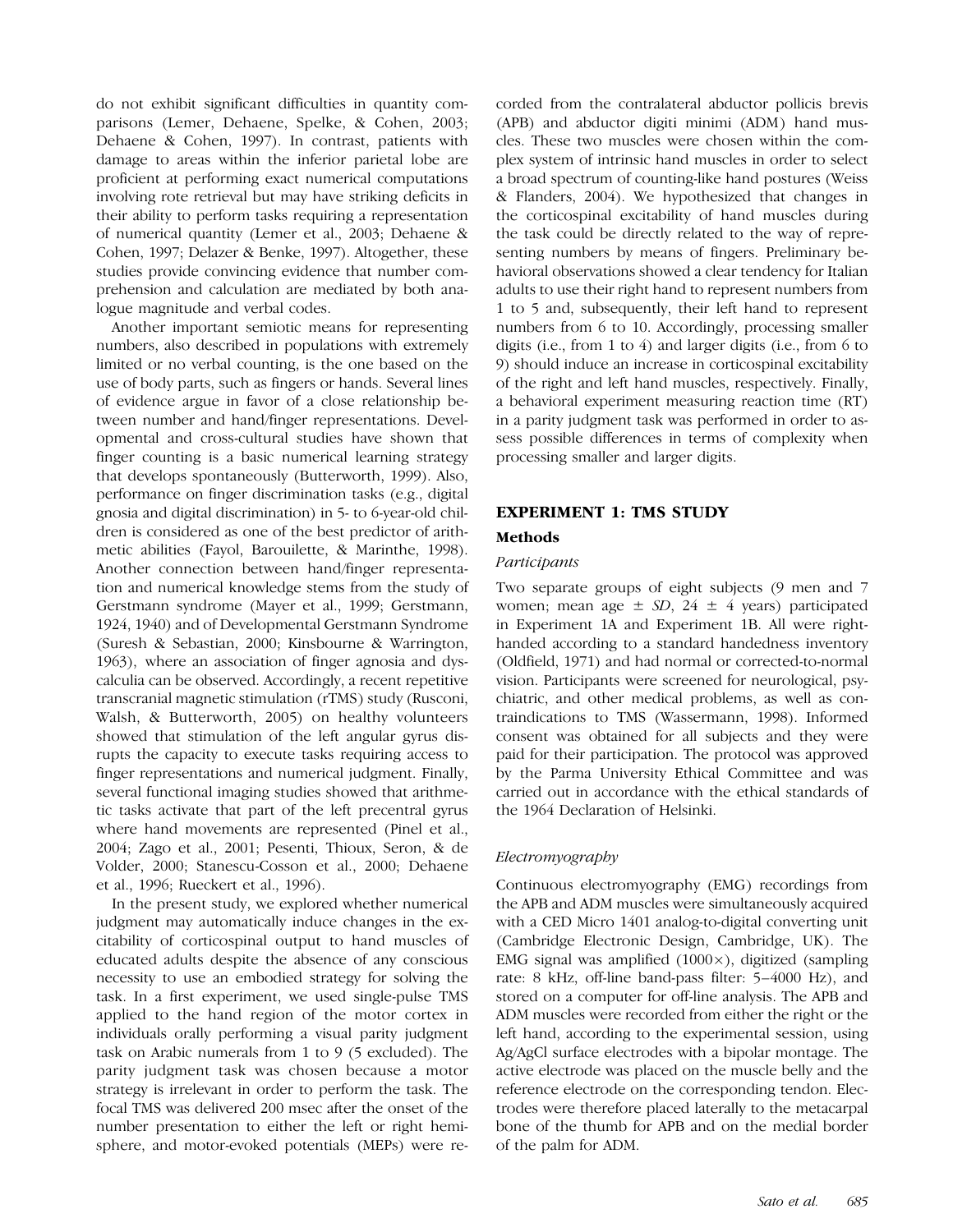# Transcranial Magnetic Stimulation

Either the left or the right hemisphere was magnetically stimulated by means of monophasic single pulses delivered through a figure-of-eight coil connected to a transcranial magnetic stimulator (ESAOTE Biomedica, Italy). The coil was moved over the scalp in order to determine the optimal site from which maximal amplitude MEPs were elicited in the APB and ADM muscles. For optimal stimulation of the hand motor cortex, the intersection of the coil was placed tangentially to the scalp, with the handle pointing backward and laterally at a  $45^\circ$  angle away from the midline (Mills, Boniface, & Schubert, 1992). The coil handle was fixed on a mechanical arm to suppress movements of the coil itself from the original position on the scalp. The resting motor threshold (rMTh) of the APB and ADM muscles was determined according to standard methods as the minimal intensity capable of evoking MEPs (Rossini et al., 1994) in 5 out of 10 consecutive trials from the two relaxed muscles with an amplitude of at least 50  $\mu$ V. A single optimal spot on the scalp was searched for in order to evoke MEPs from the two muscles with similar thresholds. In this way, no individual differences in rMTh between the two muscles on the same side were found in any subject. The output of the stimulator was set to 120% of rMTh for the stimulations applied during the experimental session. The complete muscle relaxation before TMS was verified by means of on-line visual monitoring of the EMG signal by the experimenter.

# Procedure

The experiments were programmed using Matlab (Mathworks, Natick, MA), Cogent (Functional Imaging Laboratory, Queen Square, London), and Signal (Cambridge Electronic Design) software to control the stimulus presentation and to trigger the TMS and EMG recordings.

Participants were comfortably seated on an armchair with their elbow flexed at  $90^\circ$  and their hands halfpronated in a totally relaxed position. The head was lying on a headrest in order to maintain a comfortable and stable position. They were required to orally make a parity judgment on one-digit Arabic numerals. Stimuli were single Arabic digits ranging from 1 to 9 (5 excluded), presented one at a time in the center of the screen and written in black Arial font on a white screen ( ${\sim}0.3^{\circ}$   ${\times}$  $0.3^{\circ}$ ). Stimulus presentation was delivered through a 19-in. monitor with a viewing distance of approximately 60 cm.

Each trial started with a fixation cue (the " $+$ " symbol, presentation time 500 msec) followed by the target number (presentation time 500 msec) and by a blank screen (presentation time 1000 msec). Then a question mark (the "?" symbol, presentation time 2500 msec) was shown, followed by a blank screen (presentation time 1000 msec). The question mark prompted the participants to tell whether the observed number was odd or even.

Both Experiment 1A and Experiment 1B consisted of two different experimental sessions in which the hand motor cortex of the left and right hemispheres was separately stimulated while recording from the contralateral hand muscles. The order of sessions was counterbalanced across subjects. In Experiment 1A, every digit was presented five times in a randomized sequence for a total of 40 trials in both sessions. In each trial, the TMS pulse was delivered 200 msec after the onset of the number presentation. The delay of 200 msec was extrapolated on the basis of previous studies, indicating that lexical and semantic processes during word recognition entail activation in the frontal cortex as early as 150–200 msec after onset of written word stimuli (Hauk et al., 2006; Pulvermuller, Shtyrov, & Ilmoniemi, 2005). This interval also appears to be consistent with ERP studies focusing on the time course of access to numerical representations (Temple & Posner, 1998; Dehaene, 1996). Experiment 1B was identical to Experiment 1A, except for an additional control condition where TMS was applied simultaneously with stimulus presentation. Each digit was presented nine times in a randomized sequence for a total of 72 trials. For each digit, the TMS pulse was delivered 200 msec after the onset of the number presentation in six trials and at 0 msec from the onset of the number presentation in the three other trials. Trials for which the pulse was delivered at the onset of the stimulus presentation were considered as control trials.

# Data Analysis

Data were processed off-line. The mean percentage of errors was 1% in both Experiment 1A and Experiment 1B (SD: 0.58/0.90). Error trials and trials with EMG activity before TMS were discarded from the analyses (overall less than 5% in both experiments). The negative to positive peak amplitude of the MEPs was measured and, subsequently, z-score normalized to the grand average of all MEPs from the same muscle and the same hemisphere within the same subject in order to allow a comparison between subjects. In Experiment 1A, data were averaged for each subject within the same muscle and hemisphere according to both the numerical and parity categories (i.e., small/odd, ''1/3''; small/even, ''2/4''; large/odd, "7/9"; large/even, "6/8"). A four-way analysis of variance (ANOVA) was performed on these data. The considered within-factors were related to the stimulated side (left hemisphere and right hemisphere), the numerical category (smaller digits, i.e., 1 to 4, and larger digits, i.e., 6 to 9), the parity category (odd and even digits), and the recorded muscle (APB and ADM). In Experiment 1B, two distinct ANOVAs were performed. In the first analysis, data were averaged for each subject within the same muscle and hemisphere according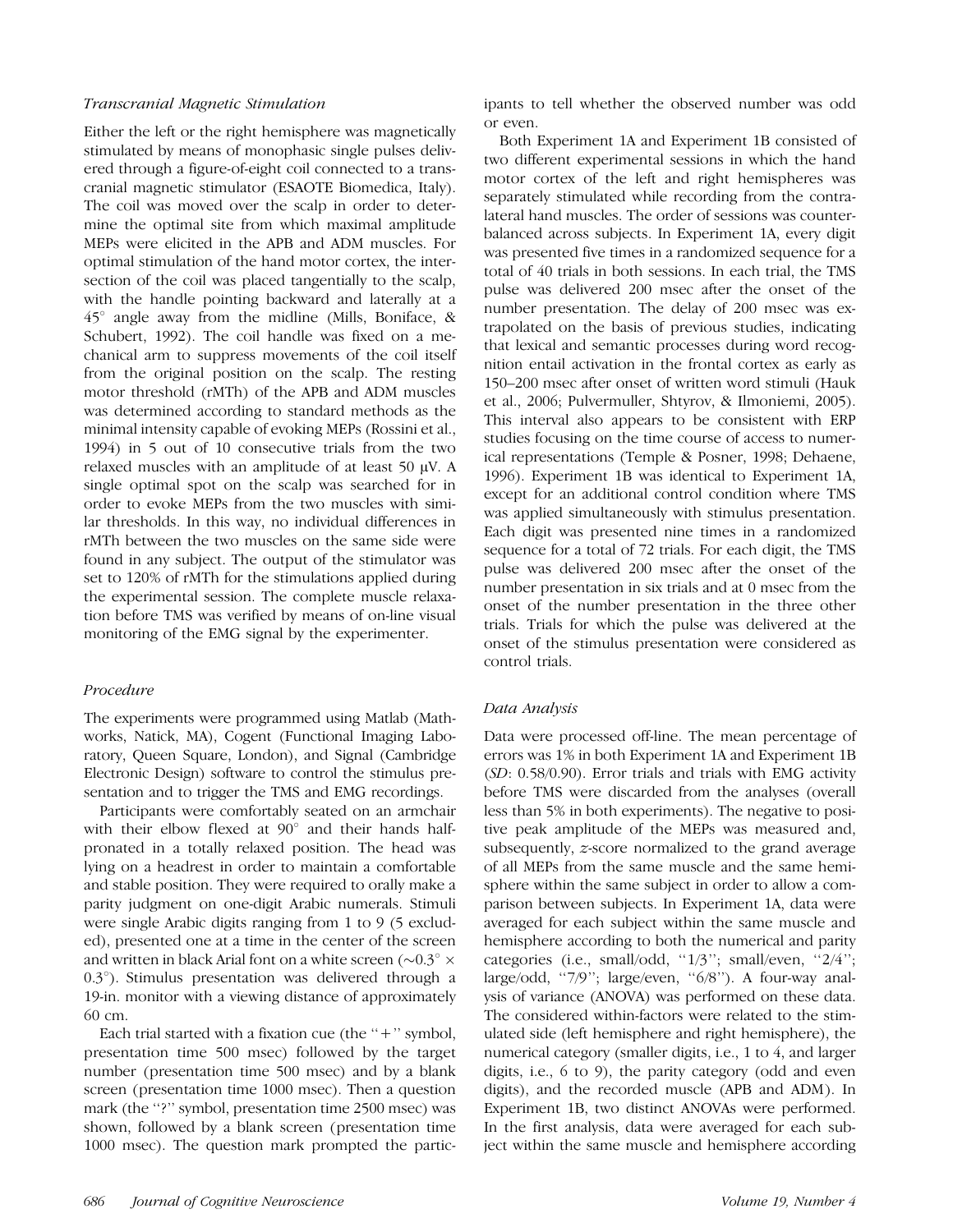to the numerical category (i.e., smaller digits, larger digits, and control trials). A three-way ANOVA was performed on these data with the stimulated side, the numerical category, and the recorded muscles as within-factors. To further investigate a possible parity effect in Experiment 1B, data related to smaller and larger numbers were averaged within the same muscle and hemisphere according to the numerical and parity categories (i.e., small/odd, ''1/3''; small/even, ''2/4''; large/ odd, ''7/9''; large/even, ''6/8''), and submitted to a fourway ANOVA. The considered within-factors were related to the stimulated side, the numeral category, the parity category, and the recorded muscle. Whenever appropriate, post hoc analyses were performed using Bonferroni correction. The significance level was always set at  $p = 0.05$ . For each analysis, a Mauchly test showed that the sphericity assumption was not violated.

### Results

Two TMS experiments were carried out. Experiment 1A consisted of two sessions in which we stimulated the motor cortex representations of the right and left hands, respectively, while recording EMG from the contralateral APB and ADM muscles. In each trial, the TMS pulse was delivered 200 msec after the onset of the number presentation. A four-way ANOVA (with the hemisphere, the numerical category, the parity category, and the recorded muscle as within-factors) showed that the presentation of smaller  $(1-4)$  and larger numbers  $(6-9)$ (the digit 5 was not used) differentially affected the MEP amplitude of hand muscles  $[F(1,7) = 12.02, p < .01]$ . A significant interaction was present between the side of stimulation and the numerical category  $[F(1,7) = 7.78]$ ,  $p < .03$ ]. Post hoc analysis revealed that the interaction was due to the fact that, during stimulation of the left hemisphere, mean MEP amplitudes were larger when processing smaller numbers than larger numbers ( $p <$ .02; see Figure 1A), whereas during stimulation of the right hemisphere, mean MEP amplitudes were not influenced by the two numerical categories ( $p > .68$ ; see Figure 1B). No interaction was observed between the recorded muscle and the numerical category  $[F(1,7)] =$ 0.25], nor between the recorded muscle, the side of stimulation, and the numerical category  $[F(1,7) = 0.12]$ . These later results indicate that the MEP modulation equally affected both APB and ADM muscles. Finally, neither the effect of the parity category  $[F(1,7) = 0.16]$ nor the interaction between the parity and numerical categories was significant  $[F(1,7) = 0.43]$ . All the remaining interactions were not significant.

In Experiment 1B, we further investigated the excitability of the right and left hand muscles during the parity judgment task by adding a control condition, in which the pulse was delivered simultaneously with the stimulus onset. As in the first experiment, the motor cortex representations of the right and left hands were



Figure 1. Average value of normalized MEP amplitudes of the contralateral abductor digiti minimi and abductor pollicis brevis muscles during parity judgment for smaller (1–4) and larger (6–9) numbers in Experiment A. (A) Stimulation of the left motor cortex; (B) Stimulation of the right motor cortex. Error bars represent standard errors of the mean  $(n = 8)$ .

respectively stimulated while recording from the contralateral APB and ADM muscles. MEPs induced by focal TMS, delivered either 0 msec or 200 msec after the onset of the number presentation, were recorded simultaneously from the APB and ADM muscles. ANOVA showed a significant interaction between the side of stimulation and the numerical category  $[F(2,14) = 8.79]$ ,  $p \leq 0.003$ , but no effect of the numerical category  $[F(2,14) = 0.93]$ . Post hoc analysis revealed that the interaction was due to the fact that, during stimulation of the left hemisphere, mean MEP amplitudes were larger when processing smaller numbers than both larger numbers and control trials (small vs. large:  $p \leq$ .05; small vs. control:  $p < .05$ ; large vs. control:  $p > .99$ ; see Figure 2A), whereas during stimulation of the right hemisphere, mean MEP amplitudes were not influenced by the three numerical categories (small vs. large:  $p >$ .99; small vs. control:  $p > .49$ ; large vs. control:  $p > .52$ ; see Figure 2B). These results, coming from a separate group of subjects, thus replicate those observed in Experiment 1A. No interaction was observed between the recorded muscle and the numerical category  $[F(2,14) = 0.04]$ , as well as between the recorded muscle, the side of stimulation, and the numerical category  $[F(2,14) = 0.45]$ . As in Experiment 1A, these latter results indicate that the MEP modulation affected equally both the APB and ADM muscles.

To further investigate a possible parity effect in Experiment 1B, data related to smaller and larger numbers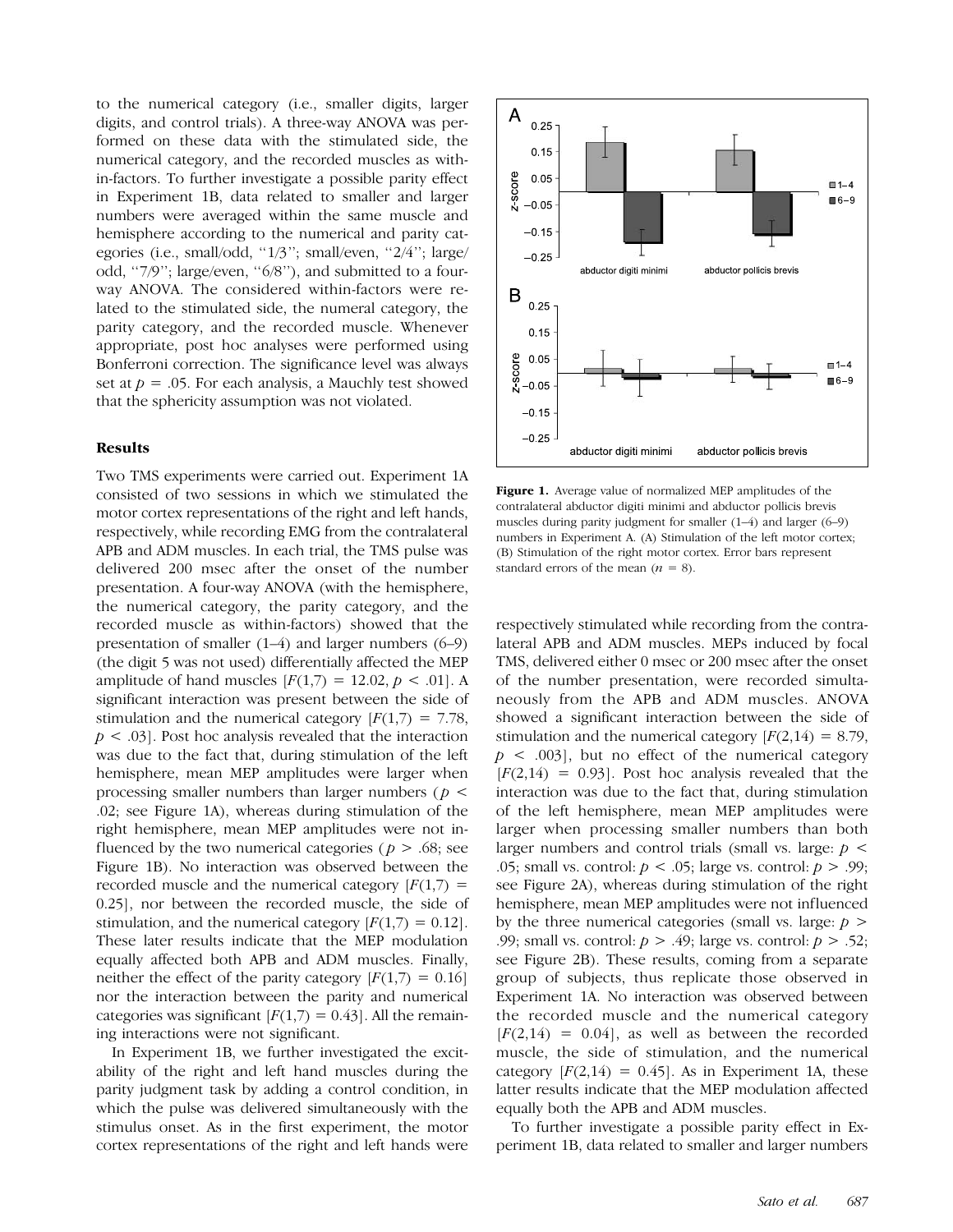

Figure 2. Average value of normalized MEP amplitudes of the contralateral abductor digiti minimi and abductor pollicis brevis muscles during parity judgment for smaller (1–4) and larger (6–9) numbers and control trials in Experiment B. (A) Stimulation of the left motor cortex; (B) Stimulation of the right motor cortex. Error bars represent standard errors of the mean  $(n = 8)$ .

were entered into a further ANOVA (see Methods). This analysis showed a significant interaction between the side of stimulation and the numerical category  $[F(1,7) =$ 6.98,  $p < .04$ , but no effect of the numerical category  $[F(1,7) = 2.06]$ . Post hoc analysis revealed that the interaction was due to the fact that, during stimulation of the left hemisphere, mean MEP amplitudes were larger when processing smaller numbers than when processing larger numbers ( $p \lt 0.05$ ), whereas during stimulation of the right hemisphere, mean MEP amplitudes were not influenced by the two numerical categories ( $p > .99$ ). No interaction was observed between the recorded muscle and the numerical category  $[F(1,7) = 0.04]$ , as well as between the recorded muscle, the side of stimulation, and the numerical category  $[F(1,7) = 0.41]$ . Finally, neither the effect of the parity category  $[F(1,7) = 0.52]$  nor the interaction between the parity and numerical categories  $[F(1,7) =$ 2.38] was significant. All the remaining interactions were not significant.

At the end of both TMS experiments, participants were asked to ''count with their fingers from 1 to 10,'' without indications on the hand(s) to be used. All subjects but two (14 out of 16) used first their right hand to count from 1 to 5 and then their left hand to count from 6 to 10. The two other subjects used a counting strategy involving only the right hand. None of the subjects stated to have used such an embodied strategy to perform the task during the experimental session.

# EXPERIMENT 2: BEHAVIORAL STUDY

#### Methods

#### Participants

Twenty-four subjects (15 men and 9 women; mean age  $\pm$  SD, 27  $\pm$  4 years) participated in Experiment 2. All were right-handed and had normal or corrected-tonormal vision. None of them participated in the previous TMS experiments.

## Procedure

The experiment was carried out in a sound-attenuated room. Participants were seated at a table with the monitor placed in front of them with a viewing distance of approximately 60 cm. The experiment, requiring a unimanual go/no-go paradigm, consisted of four experimental sessions (Hand  $\times$  Parity judgment) in which participants were asked to make either an odd or an even parity judgment to one-digit Arabic numerals by pressing a key aligned with their midline with either their right hand or left hand. Participants were instructed to give a motor response, as fast and accurately as possible, when the stimulus fulfilled the parity criteria response instructions and refrain from responding when not. The order of sessions was fully counterbalanced across subjects (latinsquare randomization). Stimuli were single Arabic digits ranging from 1 to 9 (5 excluded), presented one at a time in the center of the screen and written in black Arial font on a white screen ( ${\sim}0.3^{\circ} \times 0.3^{\circ}$ ). Each trial started with a fixation cue (the " $+$ " symbol) presented during 500 msec, immediately followed by the target number. The maximum response time was 2 sec. The intertrial interval, consisting of a blank screen, was 2 sec. For each session, every digit was presented eight times for a total of 40 trials organized in a randomized sequence.

#### Data Analysis

The mean percentage of errors was  $1\%$  (SD = 1.21), no subjects exceeded the limit of 10% of errors. For each participant, median RT values were calculated for correct trials in relation to each session and numerical category (i.e., small/odd, ''1/3''; small/even, ''2/4''; large/ odd, ''7/9''; large/even, ''6/8''). A three-way ANOVA was conducted on these data with the effector (left or right hand), the parity category (odd/even), and the numerical category (smaller/larger digits) as within-factors. The significance level was always set at  $p = .05$ . A Mauchly test showed that the sphericity assumption was not violated.

## Results

Statistical analyses of RTs showed a reliable effect of the parity category  $[F(1,21) = 8.17, p < .01]$ , with RTs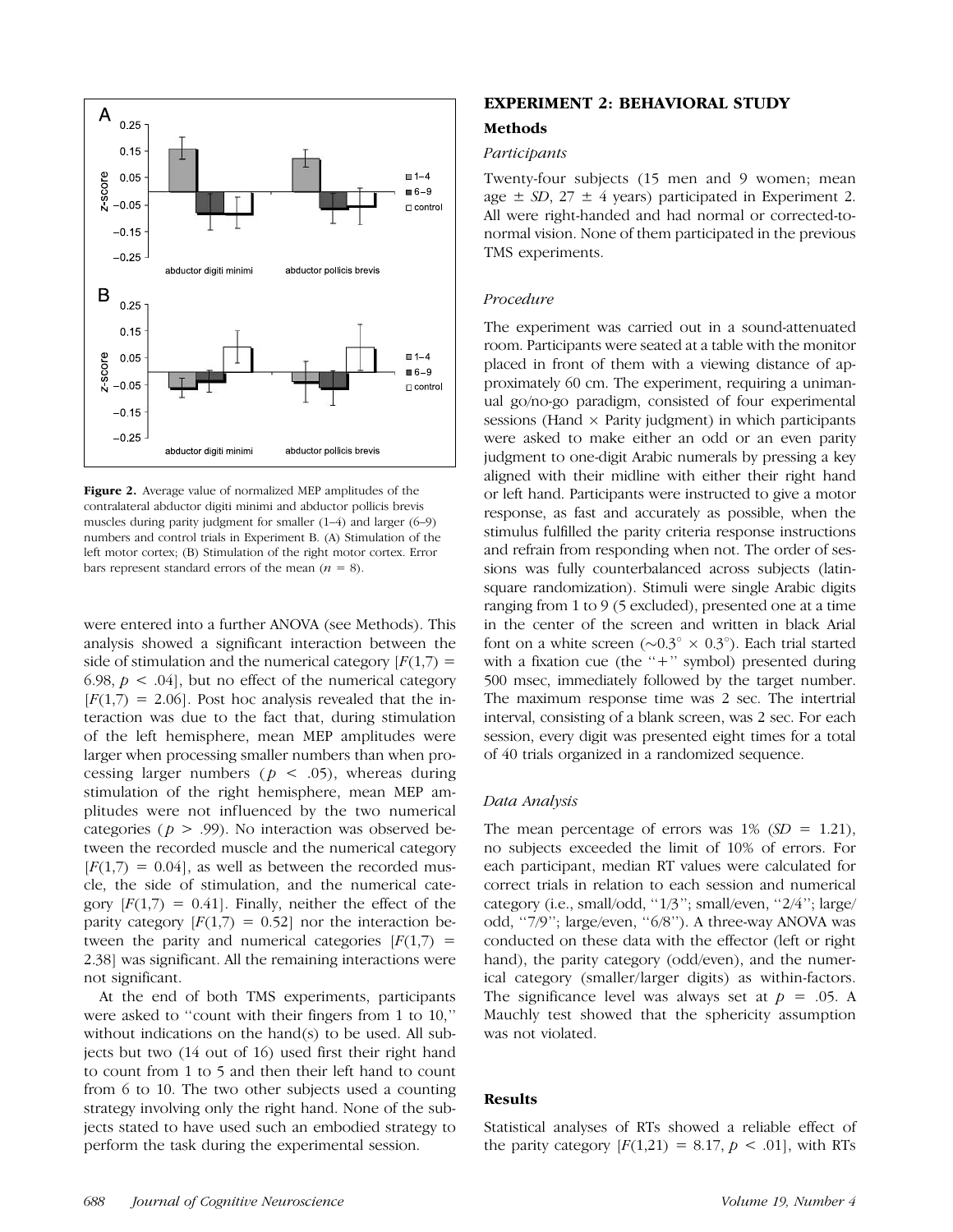slower when responding for odd than for even numbers (average: 456 msec vs. 436 msec), but no reliable effect of the numerical category  $[F(1,21) = 3.46]$  nor interaction between the two factors  $[F(1,21) = 1.61]$ . Finally, neither significant effect of the hand response  $[F(1,21) = 0.01]$  nor interactions between the independent variables were found (see Figure 3).

As in the TMS experiments, participants were asked at the end of the behavioral experiment to ''count with their fingers from 1 to 10,'' without indications concerning the hand(s) to be used. All subjects but two (22 out of 24) used first their right hand to count from 1 to 5 and then their left hand to count from 6 to 10. The two other subjects used a counting strategy involving first the left hand then the right hand. These subjects were discarded from the analysis.

#### DISCUSSION

The present results highlight a close relationship between number and finger cortical representations by showing a specific increase of the corticospinal excitability of the right hand muscles during a visual parity judgment task on Arabic numerals. This excitability increase was very robust across the two TMS experiments. Three main results were observed. First, the increase of excitability of right hand muscles was observed only during the presentation of smaller numbers (1–4), as compared to larger numbers (6–9) or to a control condition. Second, no modulation due to presentation of smaller or larger numbers was observed when stimulating the right motor cortex. Third, the modulation observed for the right hand muscles was present 200 msec after the onset of the number presentation. Because pre-TMS electromyography activities showed complete relaxation of the hand muscles and no participant stated to have used a strategy based on finger counting to perform the task, these results clearly demonstrate that number processing for smaller numbers automatically induces an increase of the corticospinal excitability of the right hand muscles.



Figure 3. Mean reaction times observed in Experiment 2 according to the hand response (left/right) and the parity criteria (odd/even). Error bars represent standard errors of the mean  $(n = 22)$ .

What is the relation between the numerical judgment and the enhanced motor output to the right hand muscles, and how can this relationship be explained? In our view, the finger/number relation derives from an embodied finger counting strategy developed during numerical acquisition in childhood to represent, manipulate, and communicate numbers, and still unconsciously recalled by adults when dealing with numbers.

Evidence in favor of this interpretation comes from different sources. Body parts, such as hands, fingers, or even toes, appear as a natural means for counting and representing numbers in many cultures (Butterworth, 1999). At the ontogenetic level, the acquisition of numerical skills and arithmetical knowledge can be seen as an increasingly sophisticated understanding of numerosity that begins well before the development of full competent language (Butterworth, 2005). From this view, developmental research provided converging evidence on the relationship between gesturing and the acquisition of mathematical knowledge. It is well established, for example, that hand/arm gesturing helps preschoolers in improving their knowledge of one-toone correspondence, and contributes to accurate counting performance (Butterworth, 2005; Alibali & DiRusso, 1999). Similarly, the study of hand gestures/speech mismatches, produced by school children when solving mathematical problems, showed that they possess mathematical knowledge they cannot articulate in speech (Goldin-Meadow & Wagner, 2005; Goldin-Meadow, Kim, & Singer, 1999; Goldin-Meadow, Alibali, & Church, 1993). Taken together, these findings suggest a tight connection between the development of symbolic representations of numbers and the use of fingers. Furthermore, in many cultures, manipulating and representing numbers by means of fingers precedes the use of more abstract codes, such as the verbal or written codes, and therefore provides a bridge between the child's likely innate capacity for numerosity and more advanced mathematical achievements (Fuson, 1988; Siegler & Shrager, 1984). As previously noted, it is also worthwhile to point out that performance on finger discrimination tasks (e.g., digital gnosia and digital discrimination) in 5 to 6-year-old children is considered as one of the best predictor of arithmetic abilities (Fayol et al., 1998).

Another source of evidence for a close relationship between numbers and hand/finger representations is given by brain imaging studies. A functional magnetic resonance imaging (fMRI) signal increase in the part of the left precentral gyrus, where hand movements are represented (Binkofski et al., 1999), was repeatedly reported during numerical processing. This activation was described during additions (Pesenti et al., 2000; Stanescu-Cosson et al., 2000), multiplications (Zago et al., 2001; Dehaene et al., 1996), subtractions (Rueckert et al., 1996), and number comparisons (Pinel et al., 2004; Pesenti et al., 2000; Dehaene et al., 1996). In agreement with our view, some authors have suggested that the activations of the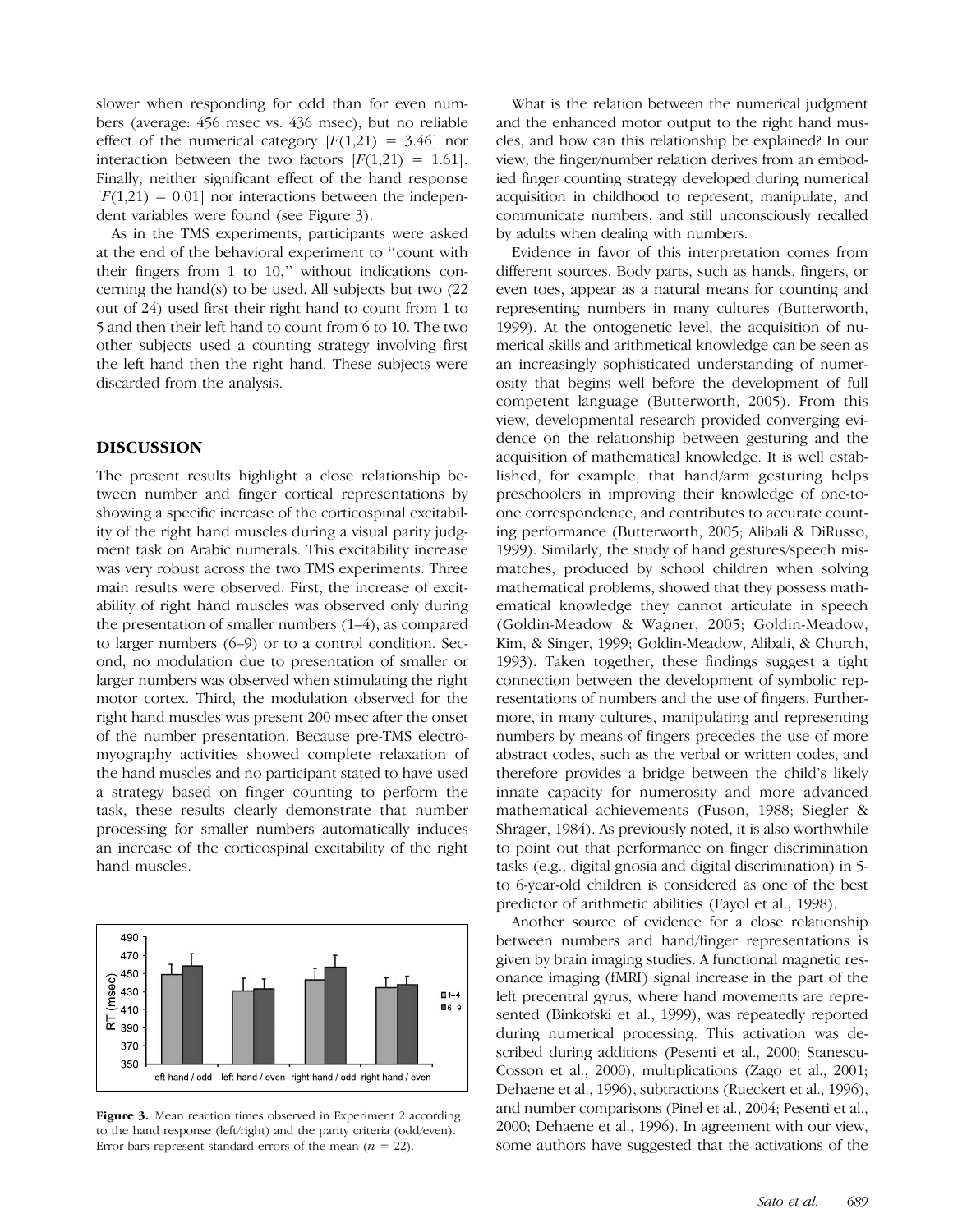left precentral gyrus, together with those observed in the parietal cortex, might reflect the involvement of a fingermovement network, and, by extension, underlie a finger counting strategy used during the tasks (Zago et al., 2001; Pesenti et al., 2000). However, because the precentral gyrus was also found to be activated during a comparative judgment task on numbers on the basis of their luminance properties, it has been argued that this region might rather reflect response selection and decision processes (Pinel et al., 2004). In the light of the present results, the fact that the task did not involve any hand response and, most importantly, that the observed modulation of the corticospinal excitability of right hand muscles was strictly related to smaller numbers seems to rule out the idea that the activation of the precentral gyrus was exclusively based on response selection and decision processes. Moreover, the fact that the modulation of the corticospinal excitability of the right hand muscles was observed 200 msec after the onset of the number presentation suggests that this modulation was present during early representational processing stages.

The finger embodiment hypothesis has also been directly investigated in a recent behavioral study where Italian adults had to identify Arabic digits by pressing 1 of 10 keys with the corresponding finger (Di Luca, Grana, Semenza, Seron, & Pesenti, 2006). These results showed that, when any of the 10 fingers can be used, a mapping congruent with the prototypical finger-counting strategy reported by the participants (i.e., using first their right hand to count from 1 to 5 and then their left hand to count from 6 to 10) leads to better performance than does a mapping congruent with a left-to-right oriented mental number line. These results thus provide evidence that finger-counting strategies may influence the way that numerical information is mentally represented and processed. In our Experiment 2, given that the participants started to count with their right hand when asked to do it, one could expect faster responses to smaller numbers when using the right hand compared to the left one, and conversely. However, the results did not confirm such prediction, possibly because number and finger interactions were restricted to unimanual left or right index presses. Interestingly, both experiments failed to reveal an interaction between the magnitude of the digit and the hand used to respond. This finding contradicts the well-established effect of Spatial–Numerical Association of Response Code (SNARC) effect, originally described by Dehaene, Bossini, and Giraux (1993). This effect interpreted as evidence that the relative magnitude of numbers is encoded analogically in terms of left–right spatial–numerical associations along a mental number line—refers to the fact that, when participants were required to make bimanual parity judgments on digits by pressing a left or a right key, smaller numbers were responded to faster with the left hand than with the right hand, whereas larger numbers were responded to faster with the right hand than with the left hand. Although

they do not rule out the existence of numerical representation based on a left-to-right oriented mental line, both our Experiment 2 and the study of Di Luca et al. (2006) stress the importance of controlling the fingercounting preference of subjects, together with the experimental protocol, when studying space and number interactions.

Although the present TMS findings fit well with these developmental, behavioral, neuropsychological, and neuroimaging data, and suggest a close relationship between number and finger representations, alternative interpretations of our results have to be discussed.

Firstly, the observed cortical modulation might be due to possible differences in terms of complexity when processing smaller and larger numbers. The fact that RTs were significantly faster when responding to even numbers than to odd numbers in Experiment 2 may indeed reflect the higher complexity required for processing odd numbers. A similar effect has been previously reported during a parity judgment task and attributed to the linguistic complexity of the odd concept (Nuerk, Iversen, & Willmes, 2004; Hines, 1990). However, the fact that no reliable effect of the parity category was found in both Experiments 1A and 1B rules out a possible interpretation of our TMS results on the basis of a higher complexity for processing odd numbers.

Secondly, the present modulation was confined to the left hemisphere and might thus reflect some verbal– motor components related to covert naming of numbers or retrieval of numerical knowledge on the basis of verbal routines. Accordingly, an increase in the corticospinal excitability of the right hand muscles has been previously described during reading aloud (Tokimura, Tokimura, Oliviero, Asakura, & Rothwell, 1996) and even during silent reading (Papathanasiou, Filipovic, Whurr, Rothwell, & Jahanshahi, 2004). The observed increased motor output might therefore reflect a linguistic contribution of the left hemisphere, with the observed asymmetry reflecting the lateralized cortical organization of language. The specificity of the present modulation, strictly related to smaller numbers, argues against this hypothesis. However, a more cautious interpretation of the present results could be based on the lexical frequency of numbers. Indeed, it has been shown that the lexical frequency of counting words is inversely correlated with their numerosity: thus, the word one is more frequent than the word two, two is more frequent than three, and so forth (Dehaene & Mehler, 1992). Therefore, one could argue that, because of lower lexical frequencies, the visual presentation of larger Arabic digits might activate, to a lesser extent, the symbolic representations involved in covert naming. However, this prediction does not fit well with our results. Indeed, previous brain imaging studies investigating the effect of lexical frequency on visual word processing during a lexical decision task have reported an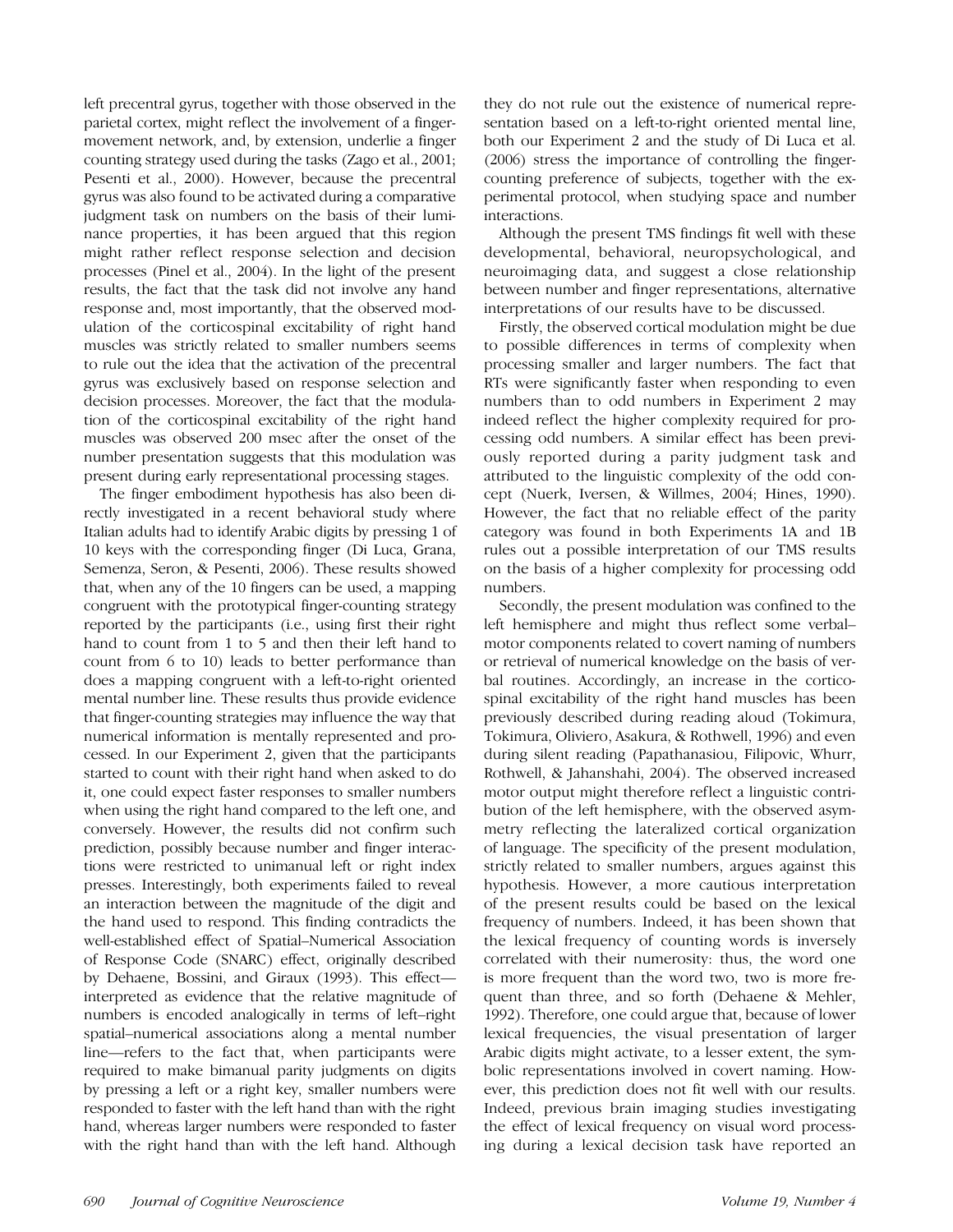increased activation of the left inferior frontal gyrus for low-frequency words as compared to high-frequency words (e.g., Nakic, Smith, Busis, Vythilingam, & Blair, 2006; Prabhakaran, Blumstein, Myers, Hutchison, & Britton, 2006; Fiebach, Friederici, Muller, & von Cramon, 2002). These results are thought to reflect the role of the left inferior frontal gyrus in grapheme-to-phoneme conversion and, more generally, in phonological processing, and are consistent with the view that lexical search for high-frequency words requires less phonological mediation because they can be rapidly identified on the basis of visual word information. In addition, a recent fMRI study failed to show any significant effects of low versus high lexical frequency words during reading aloud (Carreiras, Mechelli, & Price, 2006). Given these results, it is difficult to interpret the increase in the corticospinal excitability of the right hand muscles here reported for smaller numbers as compared to larger numbers as reflecting greater demand on lexical/ phonological processes involved in covert naming. Furthermore, this interpretation based on lexical frequency does not appear to be in accordance with the results of Experiment 1B, in which no significant differences between larger numbers and control trials were found when stimulating the left motor cortex.

Another possible interpretation of our results could come from an elegant neuroimaging study by Longcamp, Anton, Roth, and Velay (2003), showing that the visual presentation of letters automatically activates writing-related areas in the left premotor cortex. The increased corticospinal excitability found in the present study could then result from the implicit activation of handwriting movements in response to the visual presentation of digits. However, the absence of modulation between larger numbers and control trials observed in Experiment 1B makes this interpretation unlikely.

Hence, although the present study does not allow to fully reject a linguistic contribution of the left hemisphere, either through covert naming of the presented number or by implicit activation of handwriting movements, this modulation is much more likely to reflect the more frequent use of a finger embodiment strategy for representing smaller numbers. Accordingly, the use of the embodiment strategy should then primarily involve, at least for right-handed subjects, the right hand rather than the left one. This is particularly evident during childhood. At an early stage, it is obvious that representing numbers by means of finger is firstly restricted to numbers from 1 to 5 (Butterworth, 2005; Gelman & Gallistel, 2004). This period is considered to be crucial for the acquisition of meanings of cardinal numbers and, therefore, might represent a fundamental passage toward the development of a mature languagebased counting system and the mastery of arithmetical operations. Also consistent with this view is the fascinating case report of a child who was born without forearms but experienced phantom hands and actually used their phantom fingers to count and solve arithmetic problems (Poek, 1969, cited by Ramachandran & Hirstein, 1998).

Finally, an important question raised by the present study concerns the specificity of the effect. Indeed, the use of only one ordinal sequence, that of numbers, does not allow us to distinguish between number-related processes in particular and ordinal sequence processing in general (e.g., when processing months, days of the week, or letters) for which the necessity of a one-to-one mapping is the common factor. Further experiments are required to test whether ordinal sequences other than numbers might also be embodied to some degree in the sensory–motor system.

In conclusion, we suggest that the present results may reflect a trace, an echo, of a finger embodiment strategy, developed in childhood and used to represent and manipulate numbers. This strategy, constrained by our bodily experience (Lakoff & Nunez, 2000) and mapped within the sensory–motor system, might still be automatically evoked during number processing.

# Acknowledgments

This work was supported by MIUR (Ministero Italiano dell'Istruzione, dell'Universita e della Ricerca) and, as part of the European Science Foundation EUROCORES Programme OMLL, was supported by funds to V. G. and G. R. from the Italian C.N.R.

Reprint requests should be sent to Marc Sato, School of Communication Sciences and Disorders, Center for Research on Language, Mind, and Brain, 3640 rue de la Montague, Montréal, Quebec, Canada H3G 2 A8, or via e-mail: marc.sato@mail. mcgill.ca.

#### **REFERENCES**

- Alibali, M. W., & DiRusso, A. A. (1999). The function of gesture in learning to count: More than keeping track. Cognitive Development, 14, 37–56.
- Binkofski, F., Buccino, G., Posse, S., Seitz, R. J., Rizzolatti, G., & Freund, H. J. (1999). A fronto-parietal circuit for object manipulation in man: Evidence from an fMRI-study. European Journal of Neuroscience, 11, 3276–3286.
- Butterworth, B. (1999). The mathematical brain. London: Macmillan.
- Butterworth, B. (2005). The development of arithmetical abilities. Journal of Child Psychology and Psychiatry, 46, 3–18.
- Carreiras, M., Mechelli, A., & Price, C. J. (2006). Effect of word and syllable frequency on activation during lexical decision and reading aloud. Human Brain Mapping, 27, 963–972.
- Chochon, F., Cohen, L., van de Moortele, P. F., & Dehaene, S. (1999). Differential contributions of the left and right inferior parietal lobules to number processing. Journal of Cognitive Neuroscience, 11, 617–630.
- Dehaene, S. (1996). The organization of brain activations in number comparison: Event-related potentials and the additive-factors method. Journal of Cognitive Neuroscience, 8, 47–68.
- Dehaene, S. (1997). The number sense. New York: Oxford University Press.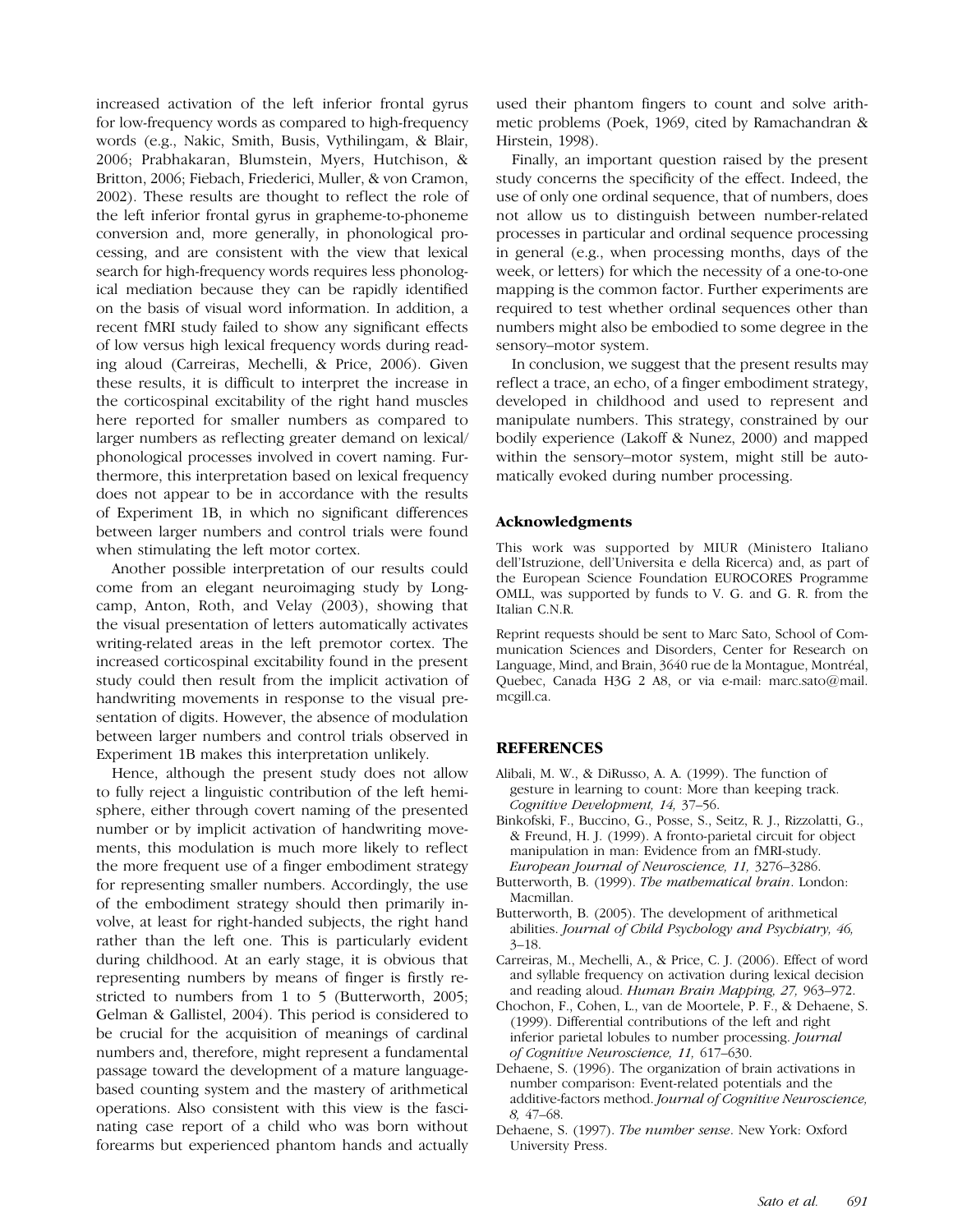Dehaene, S., Bossini, S., & Giraux, P. (1993). The mental representation of parity and number magnitude. Journal of Experimental Psychology: General, 122, 371–396.

Dehaene, S., & Cohen, L. (1997). Cerebral pathways for calculation: Double dissociation between rote verbal and quantitative knowledge of arithmetic. Cortex, 33, 219–250.

Dehaene, S., & Mehler, J. (1992). Cross-linguistic regularities in the frequency of number words. Cognition, 43, 1–29.

Dehaene, S., Molko, N., Cohen, L., & Wilson, A. J. (2004). Arithmetic and the brain. Current Opinion in Neurobiology, 214, 218–224.

Dehaene, S., Piazza, M., Pinel, P., & Cohen, L. (2003). Three parietal circuits for number processing. Cognitive Neuropsychology, 20, 487–506.

Dehaene, S., Tzourio, N., Frack, F., Raynaud, L., Cohen, L., Mehler, J., et al. (1996). Cerebral activations during number multiplications and comparisons: A PET study. Neuropsychologia, 34, 1097–1106.

Delazer, M., & Benke, T. (1997). Arithmetic facts without meaning. Cortex, 33, 697–710.

Di Luca, S., Grana, A., Semenza, C., Seron, X., & Pesenti, M. (2006). Finger-digit compatibility in Arabic numeral processing. Quarterly Journal of Experimental Psychology, 59, 1648–1663.

Eger, E., Sterze, P., Russ, M. O., Giraud, A. L., & Kleinschmidt, A. (2003). A supramodal number representation in human intraparietal cortex. Neuron, 37, 719–725.

Fayol, M., Barouillet, P., & Marinthe, C. (1998). Predicting arithmetical achievement from neuropsychological performance: A longitudinal study. Cognition, 68, 63–70.

Feigenson, L., Dehaene, S., & Spelke, E. (2004). Core systems of number. Trends in Cognitive Sciences, 8, 307–314.

Fiebach, C. J., Friederici, A. D., Muller, K., & von Cramon, D. Y. (2002). fMRI evidence for dual routes to the mental lexicon in visual word recognition. Journal of Cognitive Neuroscience, 14, 11–23.

Fuson, K. C. (1988). Children's counting and concept of number. New York: Springer.

Gelman, R., & Butterworth, B. (2004). Number and language: How are they related. Trends in Cognitive Sciences, 9, 7–10.

Gelman, R., & Gallistel, C. R. (2004). Language and the origin of numerical concepts. Science, 306, 441–443.

Gerstmann, J. (1924). Fingeragnosie: Eine umbschriebene stoerung der orienterung am eigenen koerper. Wiener Clinische Whochenschrift, 37, 1010–1012.

Gerstmann, J. (1940). Syndrome of finger agnosia: Disorientation for right and left, agraphia and acalculia. Archives of Neurology and Psychiatry, 44, 398–408.

Goldin-Meadow, S., Alibali, M. W., & Church, B. B. (1993). Transitions in concept acquisition: Using the hand to read the mind. Psychological Review, 100, 279–297.

Goldin-Meadow, S., Kim, S., & Singer, M. (1999). What the teacher's hands tell the student's mind about math. Journal of Educational Psychology, 91, 720–730.

Goldin-Meadow, S., & Wagner, S. M. (2005). How our hands help us learn. Trends in Cognitive Sciences, 9, 234-241.

Gordon, P. (2004). Numerical cognition without words: Evidence from amazonia. Science, 306, 496–499.

Hauk, O., Davis, M. H., Ford, M., Pulvermuller, F., & Marslen-Wilson, W. D. (2006). The time course of visual word recognition as revealed by linear regression analysis of ERP data. Neuroimage, 30, 1383–1400.

Hines, T. M. (1990). An odd effect: Lengthened reaction times for judgments about odd digits. Memory & Cognition, 18, 40–46.

Kinsbourne, M., & Warrington, E. K. (1963). The developmental Gerstmann syndrome. Annals of Neurology, 8, 490–501.

Lakoff, G., & Nunez, R. E. (2000). Where mathematics comes from. New York: Basic Books.

Lemer, C., Dehaene, S., Spelke, E., & Cohen, L. (2003). Approximate quantities and exact number words: Dissociable systems. Neuropsychologia, 41, 1942–1958.

Longcamp, M., Anton, J. L., Roth, M., & Velay, J. L. (2003). Visual presentation of single letters activates a premotor area involved in writting. Neuroimage, 19, 1492–1500.

Mayer, E., Martory, M. D., Pegna, A. J., Landis, T., Delavelle, J., & Annoni, J. M. (1999). A pure case of Gerstmann syndrome with a subangular lesion. Brain, 122, 1107-1120.

Mills, K. R., Boniface, S. J., & Schubert, M. (1992). Magnetic brain stimulation with a double coil: The importance of coil orientation. Electroencephalography and Clinical Neurophysiology, 85, 17–21.

Nakic, M., Smith, B. W., Busis, S., Vythilingam, M., & Blair, R. J. R. (2006). The impact of affect and frequency on lexical decisions: The role of the amygdala and inferior frontal cortex. Neuroimage, 31, 1752–1761.

Nieder, A. (2005). Counting on neurons: The neurobiology of numerical competence. Nature Reviews Neuroscience, 6, 177–190.

Nuerk, H. C., Iversen, W., & Willmes, K. (2004). Notational modulation of the SNARC and MARC (linguistic markedness of response codes) effect. Quarterly Journal of Experimental Psychology, Series A, 57, 835–863.

Oldfield, R. C. (1971). The assessment and analysis of handedness: The Edinburgh inventory. Neuropsychologia, 9, 97–114.

Papathanasiou, I., Filipovic, S. R., Whurr, R., Rothwell, J. C., & Jahanshahi, M. (2004). Changes in corticospinal motor excitability induced by non-motor linguistic tasks. Experimental Brain Research, 154, 218–225.

Pesenti, M., Thioux, M., Seron, X., & de Volder, A. (2000). Neuroanatomical substrates of arabic number processing, numerical comparison and simple addition: A PET study. Journal of Cognitive Neuroscience, 12, 461–479.

Pica, P., Lemer, C., Izard, V., & Dehaene, S. (2004). Exact and approximate arithmetic in an amazonian indigene group. Science, 306, 499–503.

Pinel, P., Piazza, M., Le Bihan, D., & Dehaene, S. (2004). Distributed and overlapping representations of number, size, and luminance during comparative judgments. Neuron, 41, 983–993.

Poeck, K. (1969). Phantom limbs after amputation and in congenital missing limbs. Deutsche Medizinische Wochenschrift, 94, 2367–2374.

Prabhakaran, R., Blumstein, S. E., Myers, E. B., Hutchison, E., & Britton, B. (2006). An event-related fMRI investigation of phonological–lexical competition. Neuropsychologia, 44, 2209–2221.

Pulvermuller, F., Shtyrov, Y., & Ilmoniemi, R. (2005). Brain signatures of meaning access in action word recognition. Journal of Cognitive Neuroscience, 17, 884–892.

Ramachandran, V. S., & Hirstein, W. (1998). The perception of phantom limbs. Brain, 121, 1603–1630.

Rossini, P. M., Barker, A. T., Berardelli, A., Caramia, M. D., Caruso, G., Cracco, R. Q., et al. (1994). Non-invasive electrical and magnetic stimulation of the brain, spinal cord and roots: Basic principles and procedures for routine clinical application. Report of an IFCN committee. Electroencephalography and Clinical Neurophysiology, 91, 79–92.

Rueckert, L., Lange, N., Partiot, A., Appolonio, I., Litvan, I., Le Bihan, D., et al. (1996). Visualizing cortical activation during mental calculation with functional MRI. Neuroimage, 3, 97–103.